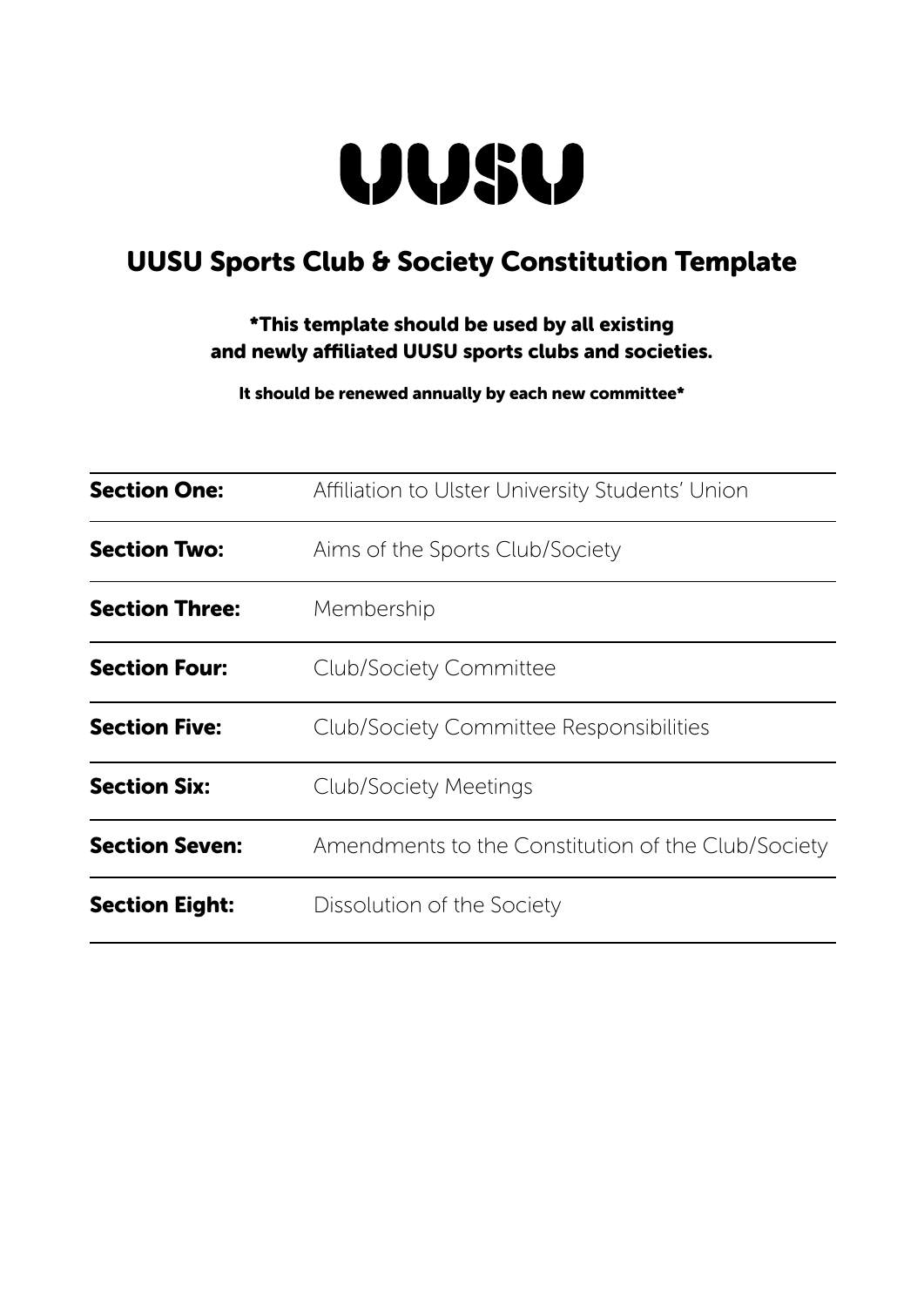## 1. Affiliation to Ulster University Students' Union (UUSU)

1.1. The (insert name of club/society) has been affiliated to UUSU through official channels and will remain affiliated until such times as outlined in 8.1.



1.2. Affiliated sports clubs & societies are afforded a range of support (funding, access to services, professional staff support, administration support etc) from UUSU and Ulster University central services.

1.3. As an affiliated sports club/society, the members (individually and through their committee each year) will ensure they abide by the UUSU regulations laid out in this constitution, as well as the UUSU Articles of Association and bye laws, and the Ulster University Code of Conduct.

#### 1.4. University of Ulster Diversity Statement

University of Ulster Students' Union and its affiliated clubs and societies pledge to use the opportunities we have as a students' union to make a positive contribution in creating a better environment for all studying here. Regardless of our own beliefs and identities, we will ensure that preference will not be given to or advantage withheld from any members on the grounds of religious belief, political belief, race, gender, sexual orientation, age or disability.

#### 2. Aims of Sports Club/Society

2.1. The aims of the (Insert name in box)

shall be: 2.1.1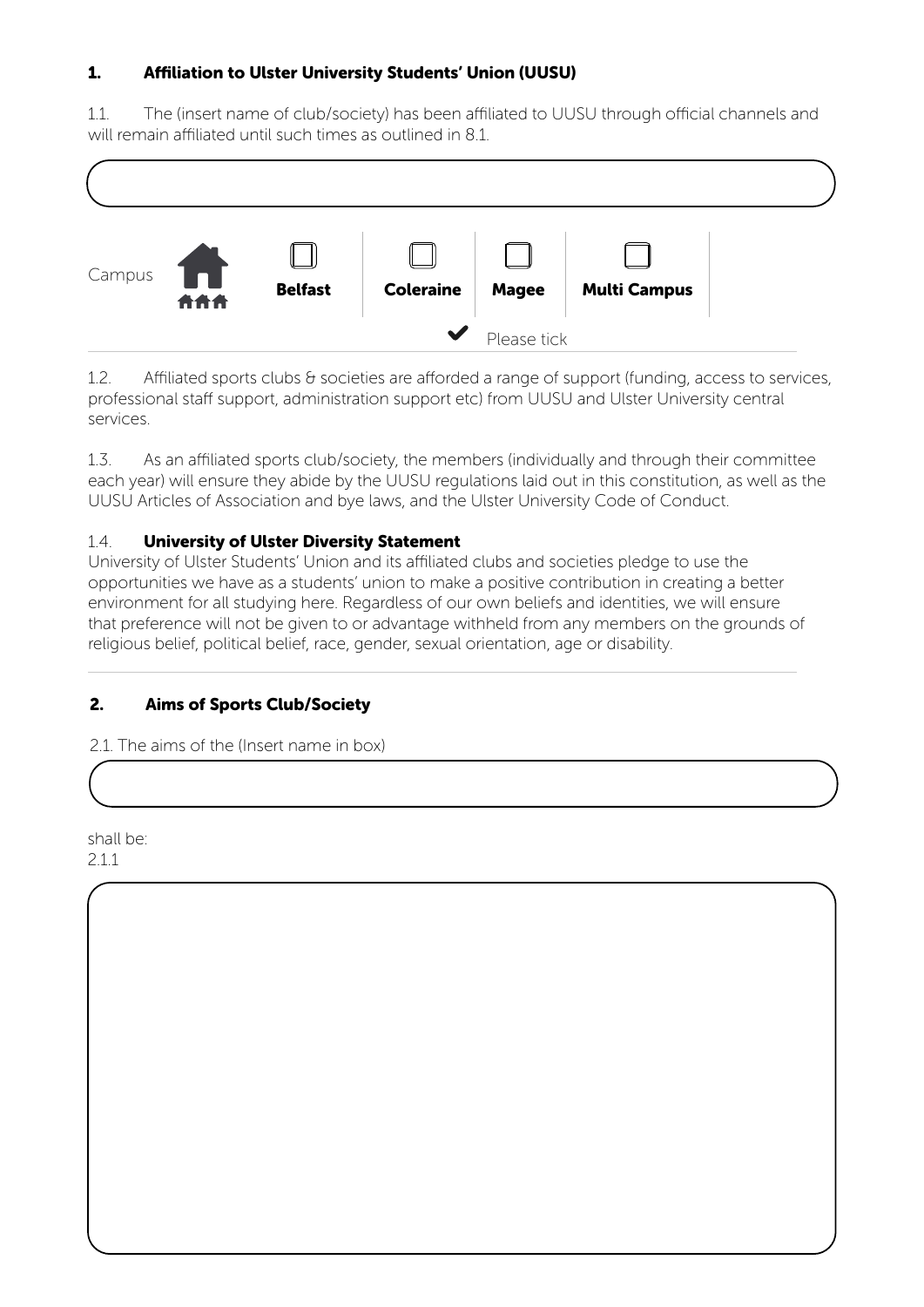## 3. Membership of Sports Club/Society

3.1. The committee of the society/sports club will be required to set and publicise the membership fees annually, including any inclusive rates for sports services or personal insurance.

3.2. All full UUSU members, as defined by the UUSU Articles of Association, shall be entitled to join.

3.3. All graduates of Ulster University will be entitled to membership, following application and payment of the appropriate membership fee.

3.4. Those not eligible as full or graduate members may become associate members of the spots club or society, following application and payment of the membership fee.

3.5. Honorary Life Associate of UUSU Sports may be granted by the UUSU Student Council to persons who have given exceptional service to their club.

3.6. The proportion of non-full UUSU members must not exceed 33% of the membership of sports clubs or 20% of student societies.

3.7. Only full members of UUSU may hold office within a sports club or society. Graduate/ associate or honorary members may participate in an advisory role, however they will not be entitled to a vote.

## 4. Sports Club/Society Committee

4.1. Only full members of UUSU may stand for and hold committee positions within UUSU sports clubs and societies.

4.2. All those wishing to be office bearers must be current members of the sports club or society.

4.3. All committees will be required to have the following positions (full role descriptions will be provided in relevant handbooks and training):

4.3.1. Chairperson – will hold overall responsibility for the affairs of the committee

4.3.2. Secretary – will ensure all communications are carried out effectively

4.3.3. Treasurer – will have oversight of the finances of the sports club/society

4.3.4. Additional posts may be added – please detail these here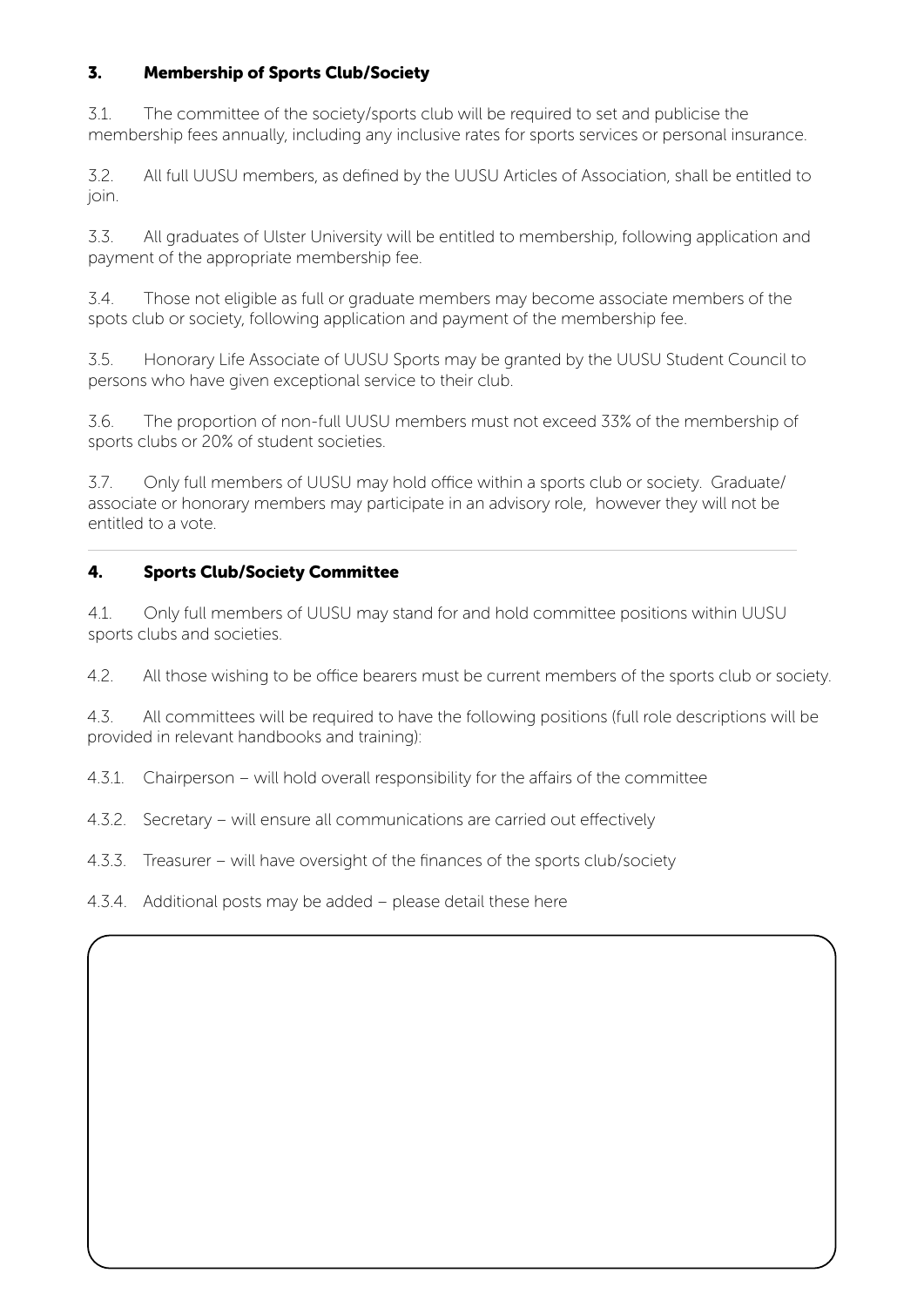4.4. Elections for the posts will take place at an Annual General Meeting, or where circumstances necessitate an Extraordinary General Meeting.

#### The following general principles should also be followed for committee elections:

4.4.1. The chairperson shall act as returning officer for the election, where the chairperson wishes to run they shall defer to another member of the committee

4.4.2. All members of the sports club/society shall be eligible to run for positions

4.4.3. All candidates must be proposed and seconded by another member

4.4.4. Voting shall take place via secret ballot, and where the votes obtained by one candidate exceed the votes obtained by any other candidate for that position, he/she shall be deemed elected to that position

4.5. The term of office for the committee positions will be one calendar year, with the commencement dates agreed between the incoming and outgoing committees.

4.6. A member of the committee may resign at any time during their term of office, through a letter to the chairperson – or in the case of the chairperson to the secretary.

4.7. The committee should ordinarily meet every other week, and at least three members must be present. The secretary should keep a record of the main points of business discussed.

#### 5. Sports Club/Society Committee Responsibilities

5.1. All sponsorship/partnership agreements involving a UUSU sports club or society is subject to approval of the UUSU Senior Management Team. The process for attaining this will be provided for committees during the handover and training periods.

5.2. The finances of the Society shall be managed by the Chairperson and Treasurer of the Society.

5.3. No member of the committee of the Society shall receive remuneration from the Society or use their office for personal financial gain.

5.4. Each sports club & society shall ensure that:

5.4.1. In May of each year a financial statement of its activities during the preceding year is prepared, or at any time as is required by representatives of the Union.

5.4.2. A true record of the state of its current finances is maintained.

5.4.3. No unauthorised expenditure by the Union is undertaken.

5.4.4. A full and complete account of their finances is prepared for inclusion in the Union's Audited Accounts.

5.4.5. It operates within the limits of whatever sums of monies are available to it.

5.4.6. All Societies shall bank with a bank designated by the Union and the Union shall not be held liable for any overdrafts or debts incurred in the private accounts operated by any Society.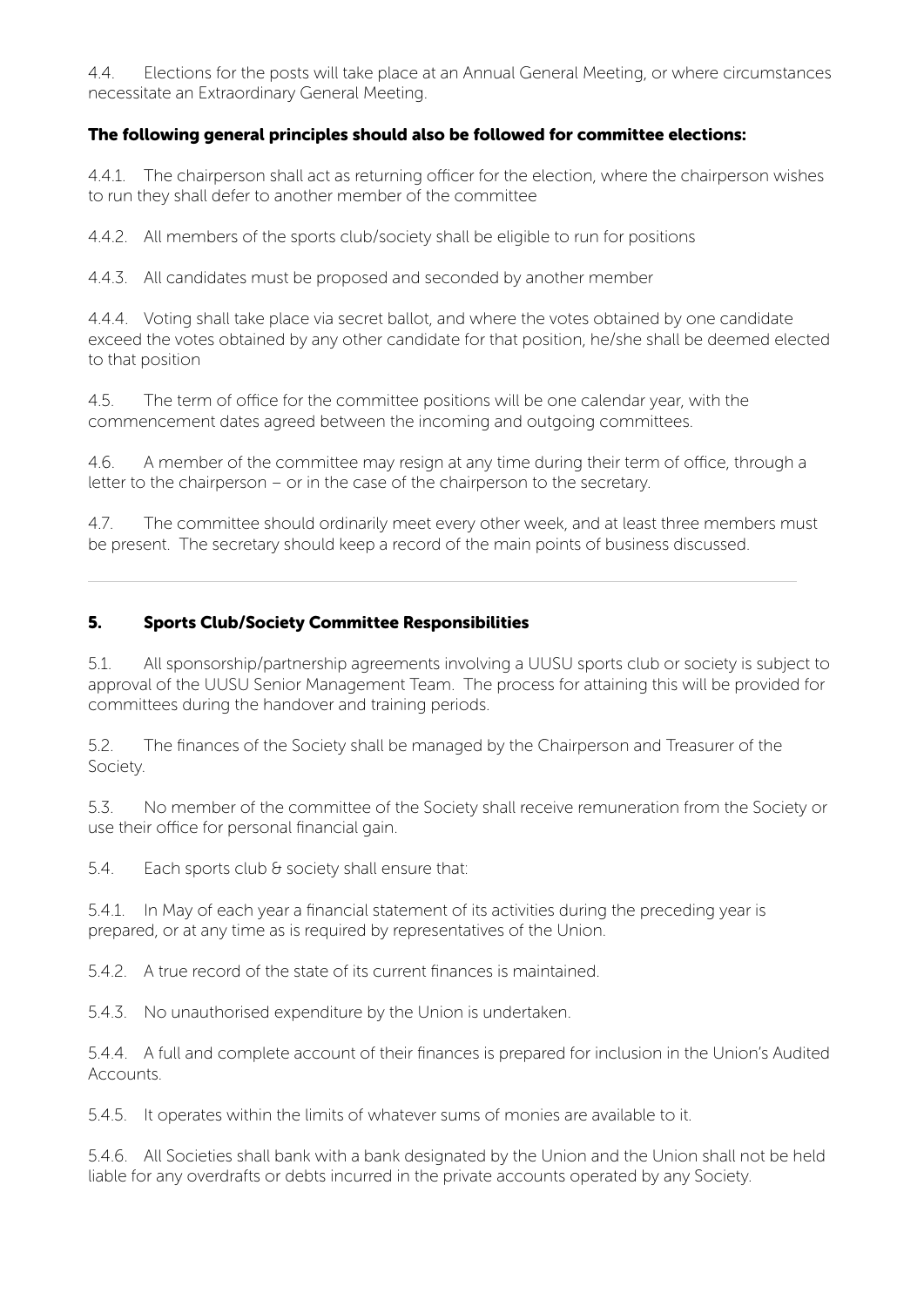5.5. Any official who enters into any form of financial commitment without the Union's prior authority, commits only him or herself and in no way commits the Union.

5.6. Each committee will ensure that there is a handover period and document for the incoming committee, this should include access to all relevant email and social media accounts.

5.7. Committee members will be the representatives for their club or society to UUSU, and as such will be required to attend campus meetings and to nominate representatives to Student Council.

#### 6. Sports Club/Society Meetings

6.1. The Annual General Meeting shall take place in the second semester of the academic year, at a time to be determined by the committee.

6.2. The committee will provide all members with at least seven days written notice of the meeting date.

6.3. The committee shall also make UUSU aware of the AGM and subsequent decisions.

6.4. Extraordinary General Meetings may be called by a resolution passed by the majority of the committee, or on the receipt of a request from the membership which carries support from 10% of the membership.

#### 7. Amendments to the Sports Club/Society Constitution

- 7.1. Amendments to this constitution can be made an AGM or EGM of the sports club/society.
- 7.2. Amendments will be subject to ratification through the relevant UUSU channels.

#### 8. Dissolution of the Sports Club Society

8.1. A society may be dissolved through a vote at an AGM or EGM.

8.2. UUSU has the power to dissolve a sports club or society if it fails to elect a committee for two successive academic years.

8.3. All assets, including fundraising monies, shall become property of UUSU who will have the authority to decide how this is distributed.